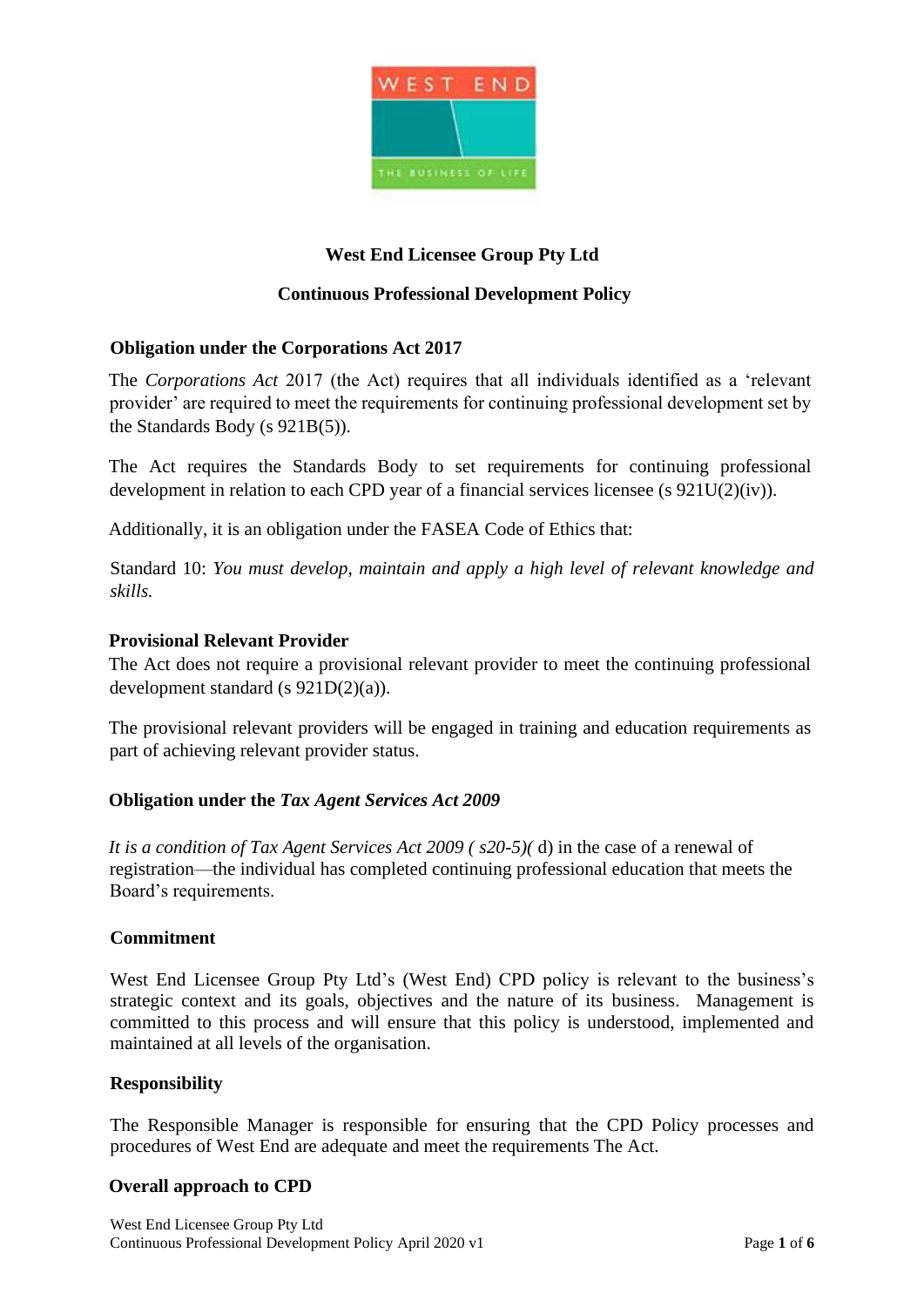The principal objective of West End's Continuing Professional Development (CPD) policy ("CPD policy") is to outline a framework for the continuing professional development of its 'relevant providers'. The West End CPD policy outlines the policy aim, requirements for compliance, types of CPD activities and monitoring and administration of the CPD program.

## **West End CPD Policy Aim.**

West End believes that CPD is an important foundation of lifelong learning and helps financial services professionals to maintain their competence in this field. Having this CPD policy aims to enable 'relevant providers' to maintain, improve and broaden their professional knowledge, expertise and competence to meet their obligations to provide ethical, effective and competent service to West End and their clients.

## **West End CPD Responsibilities**

West End will support its 'relevant providers' in their undertaking of CPD to maintain competence at a level appropriate for the professional services (including financial product advice) that the 'relevant providers' provides.

West End will ensure it is satisfied that their 'relevant providers' knowledge and skills are up to date.

West End will set the requirements for those returning after a 2 year or more career break to ensure they will upskill with the latest regulatory and licensee requirements as soon as practicable once they return.

In authorising 'relevant providers' who have recently completed their Professional Year, given the extent of training undertaken during the Professional Year, West End will pro-rata the CPD hours for the period between completion of the Professional Year and the end of the licensees CPD year.

# **West End FASEA CPD Requirements (40 hours per year)**

# **FASEA CPD categories**

The competencies expected to be demonstrated for ongoing professional practice are:

- Technical competence: acting as a technically proficient professional
- Client care and practice: acting as a client centric practitioner
- Regulatory compliance and consumer protection: acting as a legally compliant practitioner
- Professionalism and Ethics: acting as an ethical professional

These competencies align with the West End outcomes expected of qualifying practitioners and the work and training standard. These requirements will provide the full range of developing an expert practice in financial advice. These will include as high-level competencies such as demonstrating capabilities in critical thinking, critical self-reflection and ensuring professional behaviours, vital skills are required to be developed. The table below addresses these skills by reference to CPD categories with minimum hours per year for each category. The balance up to 40 hours must consist of qualifying CPD from these categories or other selected by the Adviser or West End.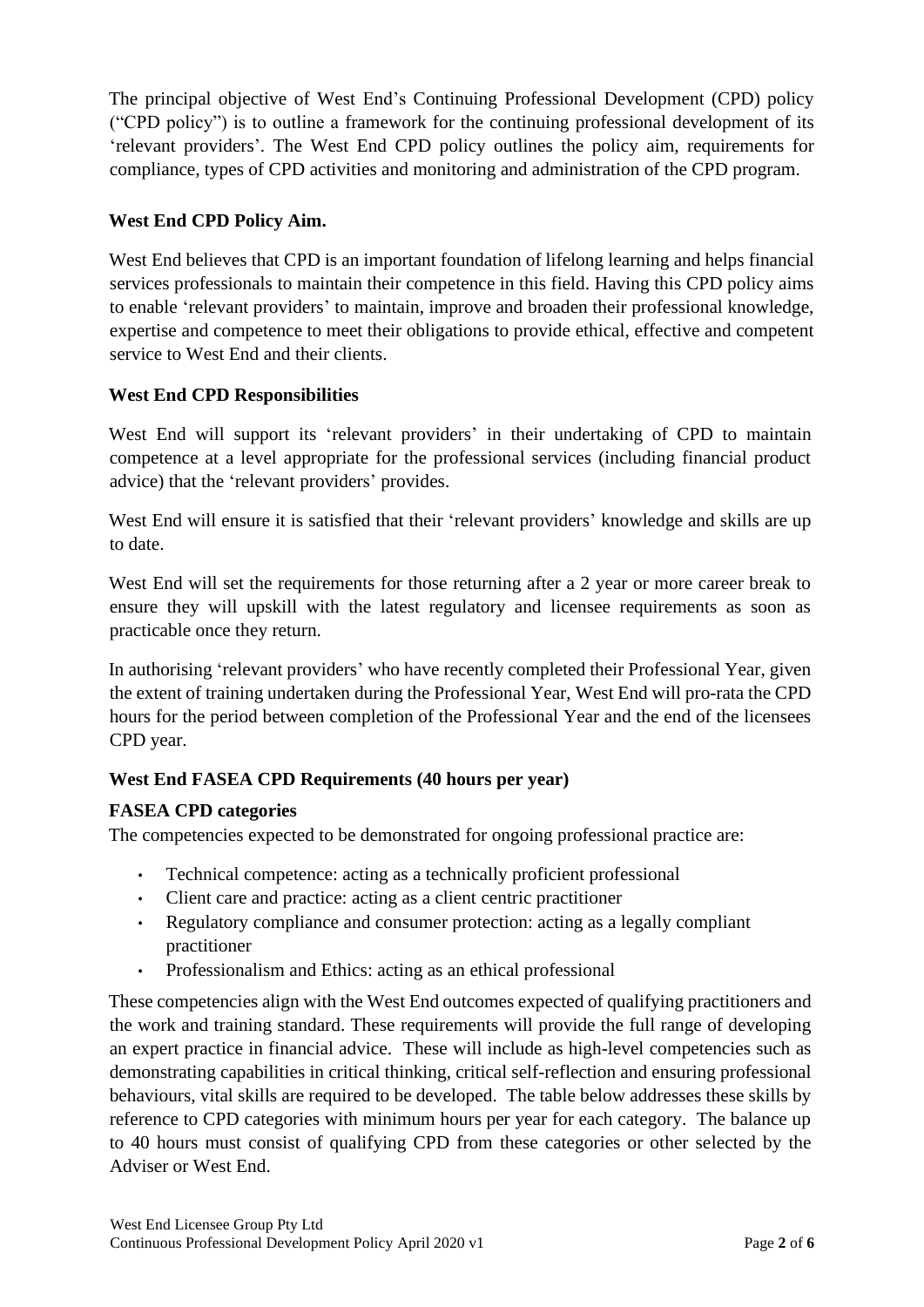| <b>CPD</b> Category |                                                      | Minimum CPD Hours Per |
|---------------------|------------------------------------------------------|-----------------------|
|                     |                                                      | year                  |
|                     | <b>Technical Competence</b>                          |                       |
| 2                   | <b>Client Care and Practice</b>                      |                       |
| 3                   | <b>Regulatory Compliance and Consumer Protection</b> | 5                     |
| 4                   | Professionalism and Ethics                           | 9                     |

West End agrees that the following types of learning are options that may be considered by a 'relevant provider' in terms of the FASEA CPD that the 'relevant provider' undertakes:

- 1. Formal relevant education (provided by an Education Provider) may contribute to the FASEA CPD requirement including degree equivalent study to meet legislative requirements (such as bridging courses and approved degree studies) and any formal study towards other qualifications and designations relevant to the practice of the 'Relevant Provider', to a maximum of 30 CPD hours per year.
- 2. Non-formal education including:
	- a. Education for the purposes of achieving a relevant professional designation (e.g. CFP, FChFP, etc)
	- b. Education for the purposes of meeting requirements in specific financial advice provisions (e.g. Stockbroking, SMSF, Aged Care, etc.)
	- c. Education for the purposes of accreditation in specific forms of financial products relevant to licensing arrangements (e.g. Credit)
- 3. Other CPD as approved by the Licensee:
	- a. Sessions/Workshops such as conferences, PD days, update sessions, which are relevant to financial advice – approved CPD
	- b. Professional or Technical Reading to a maximum of 4 hours approved CPD

West End believes that education that is measurable, appropriately assessed and leads to further qualification outcomes for participants is preferred as it more likely provides structured and independent results for the participants work and training needs.

## **West End TASA CPD Requirements (20 hours per year)**

- West End agrees that a 'relevant provider' who is registered as a tax (financial) adviser must complete a **minimum of 60 hours of CPD** within a standard three-year registration period, with a minimum of seven hours each year.
- West End agrees that a 'relevant provider' who has a special condition attached to their registration (ie illness, disability, financial or other hardship) must complete a **minimum of 45 hours** of CPD within a standard three-year registration period, with a minimum of five hours each year.

West End agrees that a 'relevant provider' with a registration period is other than three years, must complete CPE on a pro-rata basis.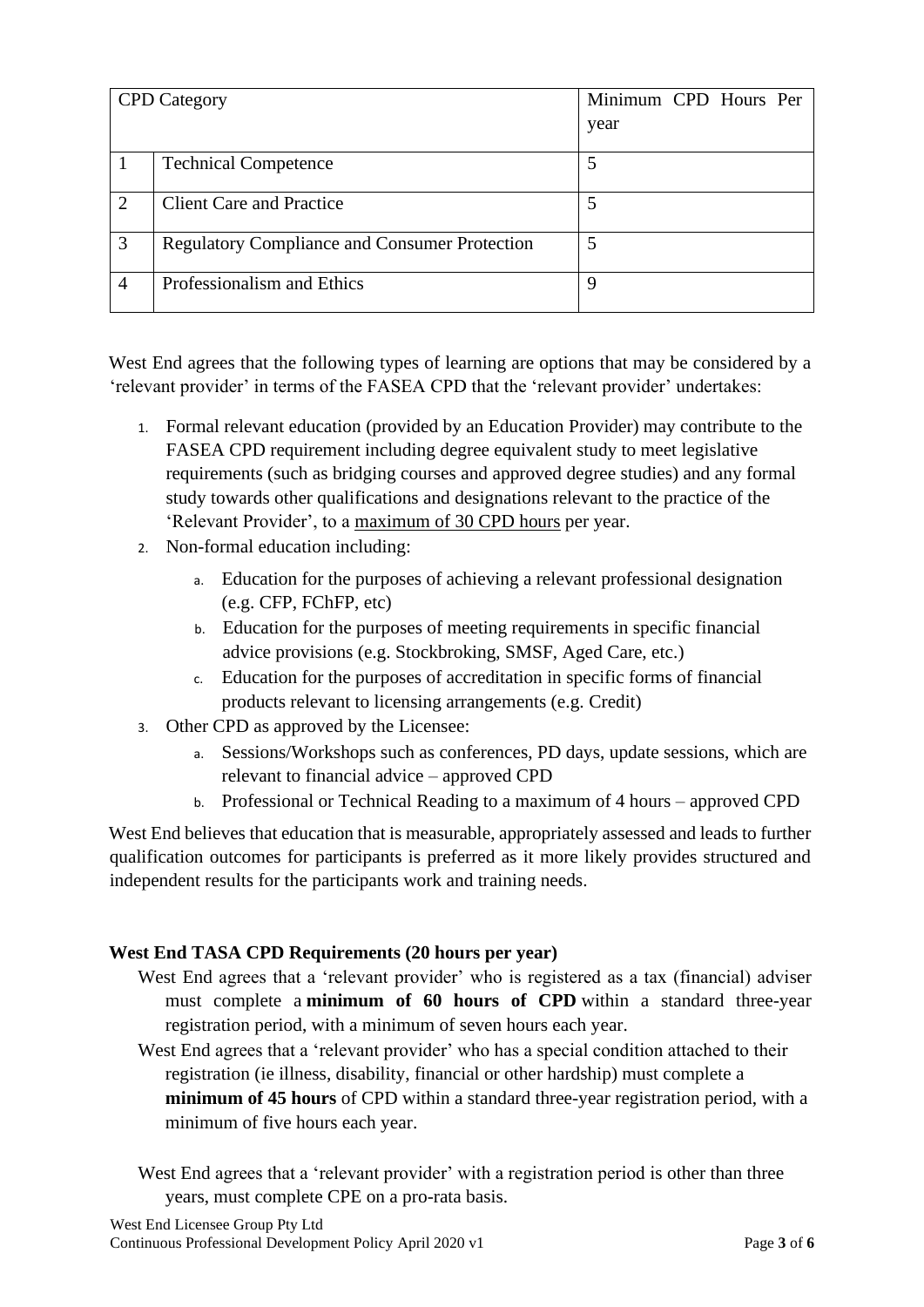West End agrees that the following types of learning are options that may be considered by a 'relevant provider' in terms of the CPD that the 'relevant provider' undertakes and understand that the 'relevant provider' should use professional judgement when selecting the relevant CPD activities to undertake:

CPD activities considered appropriate under this CPD policy include:

- seminars, workshops, webinars, courses and lectures
- structured conferences and discussion groups (including by phone or video conference)
- tertiary courses provided by universities, registered training organisations (RTOs), other registered higher education institutions or other approved course providers
- other education activities, provided by an appropriate organisation
- research, writing and presentation by a registered tax (financial) adviser, tax or BAS agent of technical publications or structured training
- peer review of research and writing submitted for publication or presentation in structured training
- computer/internet-assisted courses, audiotape or videotape packages
- attendance at structured in-house training on tax related subjects by persons or organisations with suitable qualifications and/or practical experience in the subject area covered
- attendance at appropriate Australian Taxation Office (ATO) seminars and presentations
- relevant CPD activities provided to members and non-members by a recognised [professional association](https://www.tpb.gov.au/recognised-professional-associations)
- a unit of study or other CPE activity on the *[Tax Agent Services Act](https://www.legislation.gov.au/Series/C2009A00013)  2009* [\(TASA\)i](https://www.legislation.gov.au/Series/C2009A00013)ncluding the [Code of Professional Conduct](https://www.tpb.gov.au/comply-code-professional-conduct-tax-agents) (Code).
- Cyber security awareness training assisting tax practitioners to protect themselves from a cyber-attack and will count towards your CPE.

No more than 25 per cent of CPE should be undertaken through relevant technical or professional reading.

West End Approach to CPD plans created for Relevant Providers.

Each 'relevant provider' within West End will be issued with a CPD plan that will set out the requirements for their CPD in the coming year. It will be incumbent on each 'relevant provider' to complete their intentions for their CPD and ensure that their plan has been signed off by a director of West End. It is the responsibility of each 'relevant provider' to accurately log the types, category and duration of CPD activities undertaken. The logs must be in a format that can be readily transferred to a master log for West End to provide for auditing.

## **Appropriate CPD Activities**

West End Licensee Group Pty Ltd Continuous Professional Development Policy April 2020 v1 Page **4** of **6** West End will monitor and vet all CPD activities and providers to ensure that they are provided by persons and/or entities that are appropriate (with accredited standing, expertise and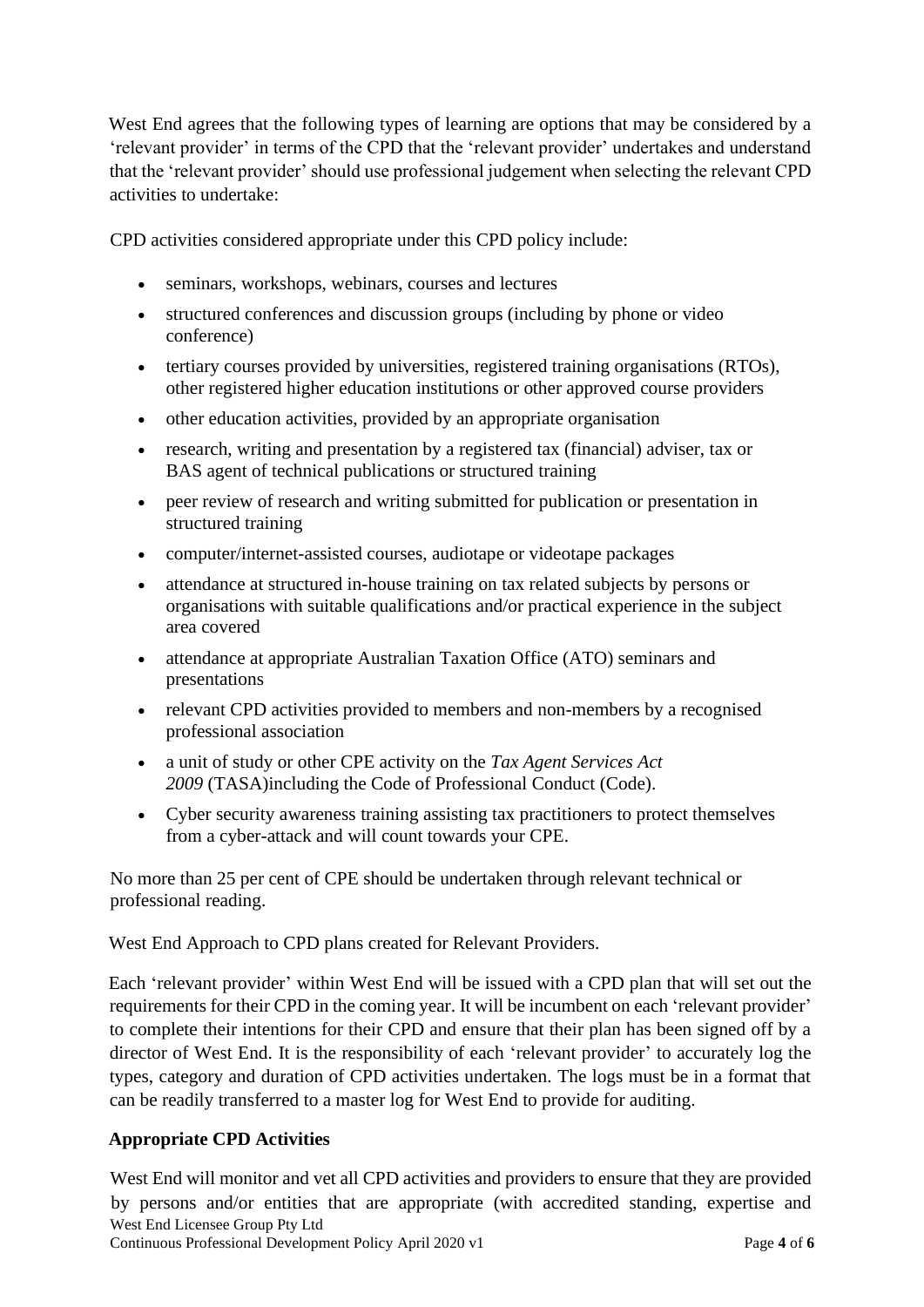academic qualifications and practical expertise as appropriate). Any activities found to be noncompliant will be removed from the 'relevant providers' CPD logs

- Approach for those affected by extenuating circumstances such as medical, disability or parental leave;
- Approach for existing 'relevant providers' moving licensees
- Approach for 'relevant providers' who have recently completed their Professional Year
- Approach for 'relevant providers' working part-time;
- Approach to evidencing outcomes of CPD;
- Approach to record keeping; and
- Approach to auditing compliance with the policy.